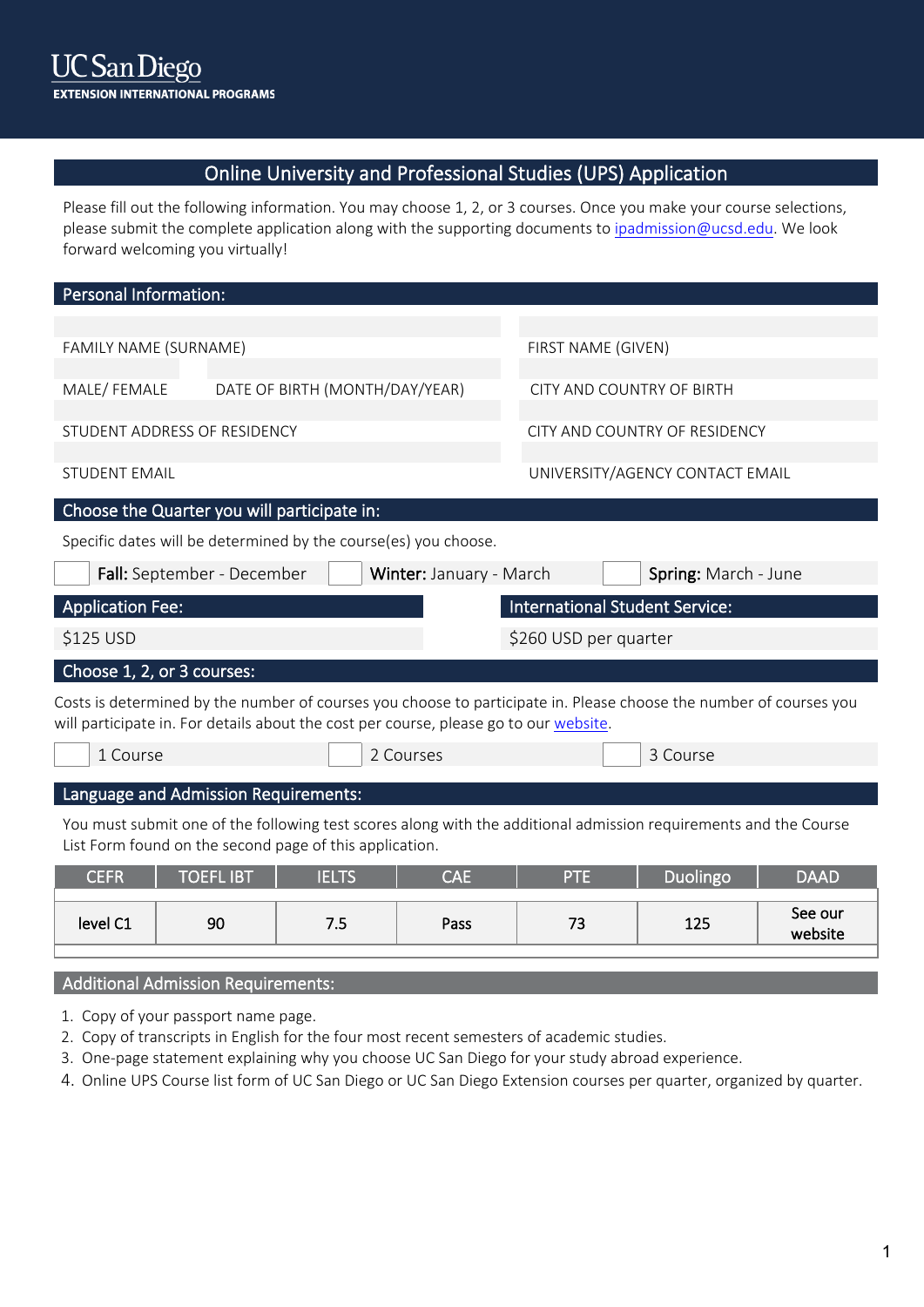# Online University and Professional Studies (UPS) Application

## When selecting your courses:

- You may NOT enroll in graduate-level Business courses at Rady School of Management.
- You must submit this form with your application or each quarter you are applying to.
- Lower-division courses are numbered 1–99. Upper-division courses are numbered 100-199. Graduate courses are numbered 200+. Courses are on a space-available basis.
- To take 1 class, please list 4 class options. To take 2 classes, please list 8 class options. To take 3 classes, please list 12 class options. For main campus class options see [Schedule of Classes.](https://act.ucsd.edu/scheduleOfClasses/scheduleOfClassesStudent.htm) For Extension classes see Courses and [Programs.](https://extension.ucsd.edu/courses-and-programs) The purpose of identifying many possible course options is to ensure a satisfying academic experience.
- There is no guarantee that you will get all of your courses.

## Course List Form

| Quarter        | Year       |                                   | <b>Track</b>                                                                                                                                                                  |                                                             |
|----------------|------------|-----------------------------------|-------------------------------------------------------------------------------------------------------------------------------------------------------------------------------|-------------------------------------------------------------|
|                | Department | <b>Course Number</b><br>and Title | Prerequisites<br>Prerequisites are listed on<br>tritonlink.ucsd.edu. Check<br>website for info. Write<br>prerequisite here or write<br>"none" if no prerequisite<br>required. | Have you completed<br>the prerequisites for<br>this course? |
| $\mathbf{1}$   |            |                                   |                                                                                                                                                                               | □ Yes                                                       |
| $\overline{2}$ |            |                                   |                                                                                                                                                                               | $\square$ Yes                                               |
| $\overline{3}$ |            |                                   |                                                                                                                                                                               | □ Yes                                                       |
| $\overline{4}$ |            |                                   |                                                                                                                                                                               | $\square$ Yes                                               |
| 5              |            |                                   |                                                                                                                                                                               | $\square$ Yes                                               |
| 6              |            |                                   |                                                                                                                                                                               | $\square$ Yes                                               |
| $\overline{7}$ |            |                                   |                                                                                                                                                                               | □ Yes                                                       |
| 8              |            |                                   |                                                                                                                                                                               | $\square$ Yes                                               |
| 9              |            |                                   |                                                                                                                                                                               | □ Yes                                                       |
| 10             |            |                                   |                                                                                                                                                                               | □ Yes                                                       |
| 11             |            |                                   |                                                                                                                                                                               | $\square$ Yes                                               |
| 12             |            |                                   |                                                                                                                                                                               | □ Yes                                                       |

## G) Date and Signature

For payment of tuition and other fees, a link to the IP Online Payment Portal and instructions on payment options will be emailed to you. Please sign below and send this application along with supporting documents to [ipadmission@ucsd.edu.](mailto:ipadmission@ucsd.edu)

Printed name **Signature** Date **Signature Signature Date Date Date**